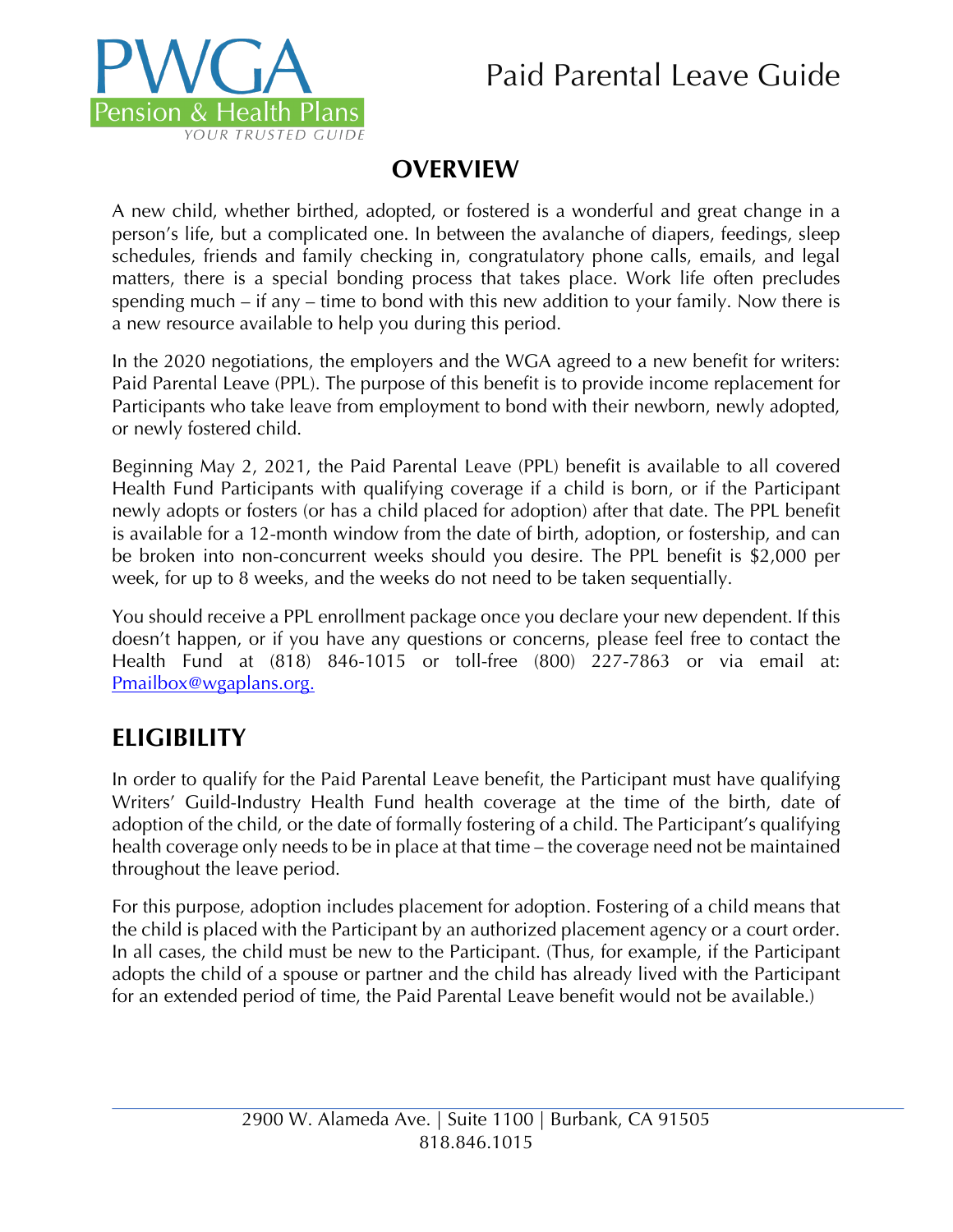

The qualifying Writers' Guild-Industry Health Fund health coverage may be Active Coverage, Extended Points Coverage, or COBRA Coverage (but not Total Disability Extension Coverage or Retiree Coverage). The qualifying health coverage must have been earned from contributions of employers that contribute for the Paid Parental Leave benefit.

A Participant can only take one Paid Parental Leave benefit in any 12-month period.

However, if both parents are Participants with qualifying Writers' Guild-Industry Health Fund health coverage then each Participant is separately eligible for their own, individual Paid Parental Leave benefit, which can be taken concurrently or separately.

The Paid Parental Leave benefit is not available to employees of Named Employers. In addition, dependents of Participants are not eligible to receive the Paid Parental Leave benefit should they have a child, adopt a child, or foster a child.

If both parents are Participants with qualifying Health Fund coverage at the time of birth, adoption, or foster placement, then each can separately claim a PPL benefit. The PPL benefit can be used separately or concurrently – the decision is entirely up to the parents.

Paid Parental Leave Guide

If there are multiple births, adoptions, or foster placements at a time, there is only one Paid Parental Leave benefit.

# **ELECTING PAID PARENTAL LEAVE**

Paid Parental Leave is intended as a replacement for income lost during a parental leave as a result of not working. In order to receive PPL benefits you must not work for an employer during, or be paid by an employer for, the period for which the Paid Parental Leave is taken.

To get started, you simply fill out an application provided by the Administrative Office. As part of this application, you must sign an attestation that you will not perform work for an employer during, or be paid by an employer for, the period for which you are receiving the Paid Parental Leave benefit.

If you lose your qualifying Health Fund coverage after a qualifying birth, adoption, or foster placement, the PPL benefit remains available to you.

You may also have to disclose whether you are receiving or will receive any state-mandated family leave benefits in connection with your newly-acquired child. Under the rules that apply to the PPL benefit, state-mandated family leave benefits are offset against the Paid Parental Leave benefit. This disclosure and offset requirement is temporarily waived until December 31, 2022.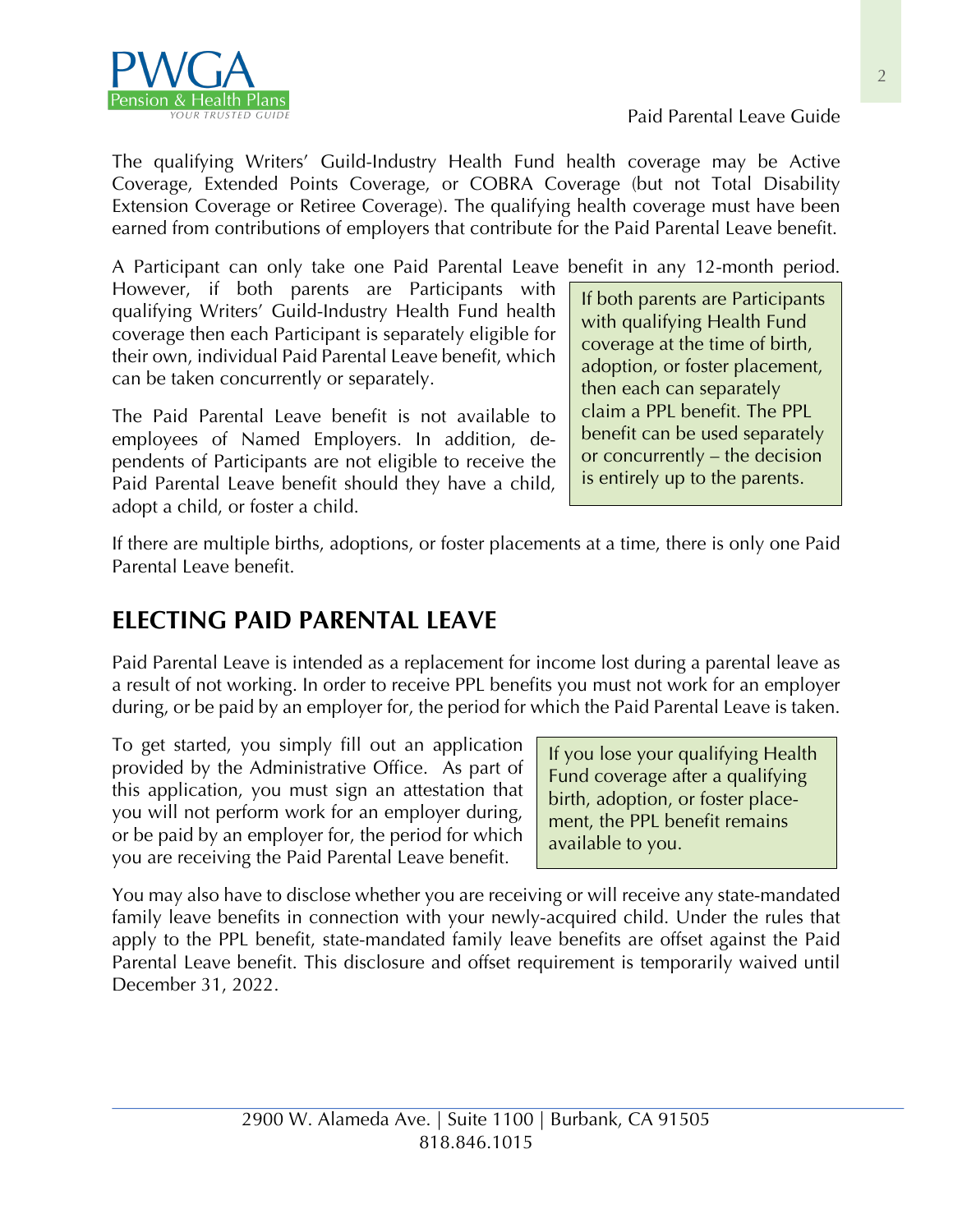

You must advise the Fund Office immediately if, after applying for Paid Parental Leave, you decide to return to work for an employer during (or are going to be paid by an employer for) any portion of the period for which you applied for Paid Parental Leave.

# **PAYMENT DURATION AND AMOUNT**

Once the Paid Parental Leave benefit is elected, and the attestation is signed, you will receive \$2,000 per week for a period of up to 8 weeks, for a total of up to \$16,000.

The Paid Parental Leave benefit may be taken sequentially or it can be broken into non-consecutive weekly increments, not to exceed the total number of sequential Paid Parental Leave benefit weeks (and, as described above, not to be paid beyond 12 months after birth/adoption/fostership). The minimum increment is one week. Payment will be made on a weekly basis. The child must be in the Participant's home for all weeks for which payment is made.

Make sure you use your PPL benefit within 12 months of the birth, adoption, or foster placement of a child. Once the 12-month window expires, no further PPL benefit is available.

Once twelve months have passed since the birth, adoption, or fostering of a child, you are no longer eligible to receive the Paid Parental Leave benefit, regardless of whether the full available amount has been used.

# **MISCELLANEOUS ISSUES**

The monies distributed via the Paid Parental Leave benefit will not be counted toward pension benefits or vesting or toward health coverage eligibility.

All Paid Parental Leave benefits are subject to the applicable tax deductions and withholdings. This is a taxable benefit for which you will receive a W-2.

# **FAQs**

## **How do I get started?**

Once the child is born, adopted, or placed with you, contact the Health Fund and let them know you have a new dependent. A PPL benefit package should be sent to you which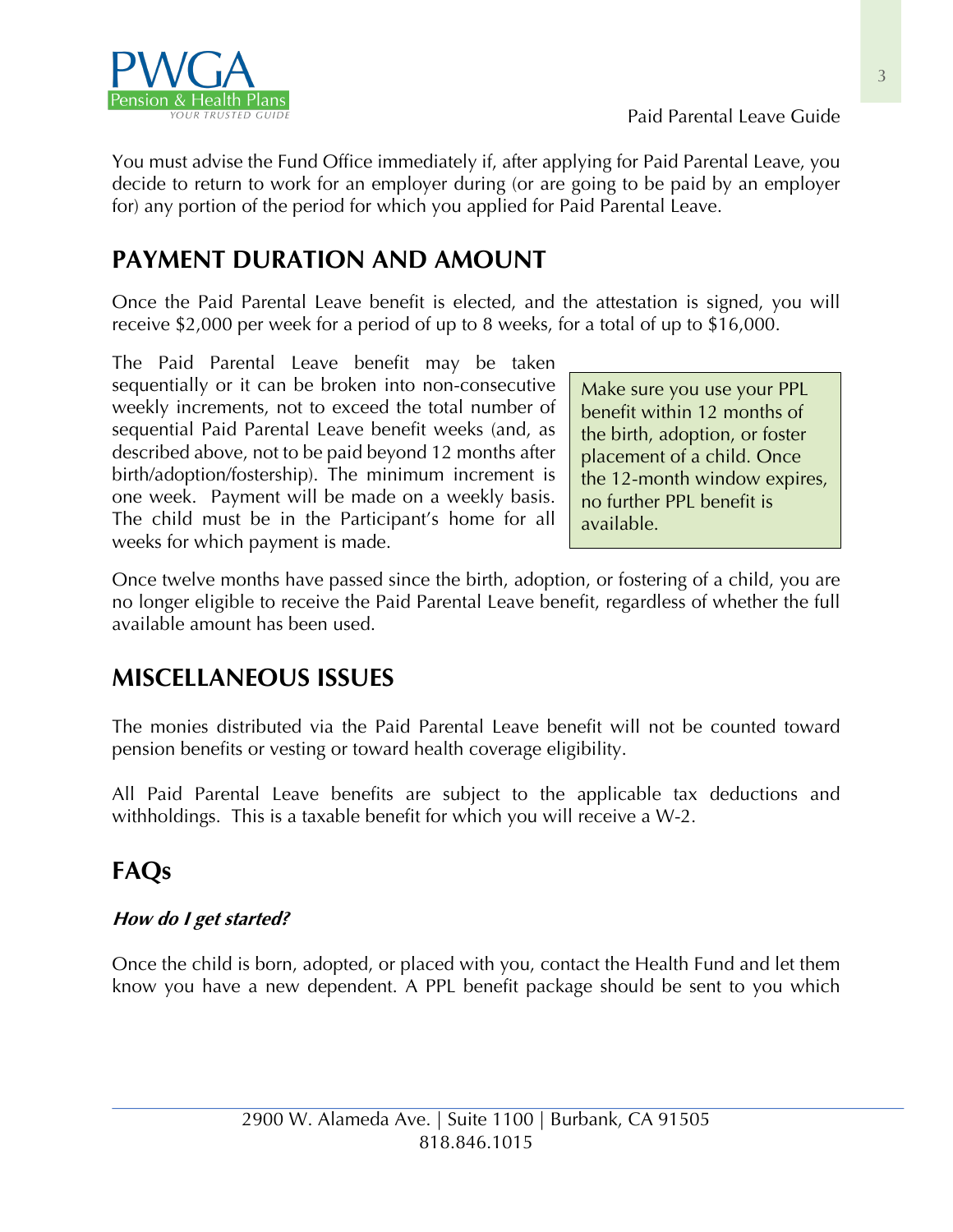

includes an application for the benefit and an attestation that you will not work while receiving the PPL benefit.

If you don't receive your PPL benefit package, or if you have any questions or concerns about how to fill out the application you can contact the Fund at (818) 846-1015 or tollfree (800) 227-7863 or via email at: Pmailbox@wgaplans.org.

## **Do I have to use the PPL benefit immediately?**

As long as you have qualifying Health Fund coverage when the child is born to, adopted by or placed/fostered with you, you have 12 months in which to use the PPL benefit. You can start right away, or at a time that is more convenient to you. Please keep in mind that the benefit is 8 weeks in length and ends at the close of the 12-month window, regardless of whether all of the weeks have been used, so you should plan accordingly.

## **What if I only want to use a few weeks of the benefit, can I do that?**

Yes. You can use all 8 weeks, or as many as are convenient to you. Please keep in mind that there is a 12-month window in which to use some or all of the PPL benefit.

## **Both myself and the child's other parent are Participants with qualifying Health Fund coverage. Do we each get an individual PPL benefit?**

If you both are Participants with qualifying Health Fund coverage on the date of the child's birth, adoption, or fostering, each of you will have your own individual PPL benefit. You can each take your leave payments as you see fit. If you want to have 8 consecutive weeks, then each of you will receive the \$2,000 payment for 8 weeks. You can use the weeks concurrently or discretely. There can be gaps if you need to work, or find that this is better for your family. The PPL benefit is very flexible in this regard: how you use it is entirely up to you (subject to your getting the time off from your employer – see below).

Please note that dependents with Health Fund coverage are not eligible to receive the PPL benefit. If you are a Participant with qualifying Health Fund coverage and your spouse has dependent coverage under the Health Fund, your spouse is **not** eligible for the PPL benefit.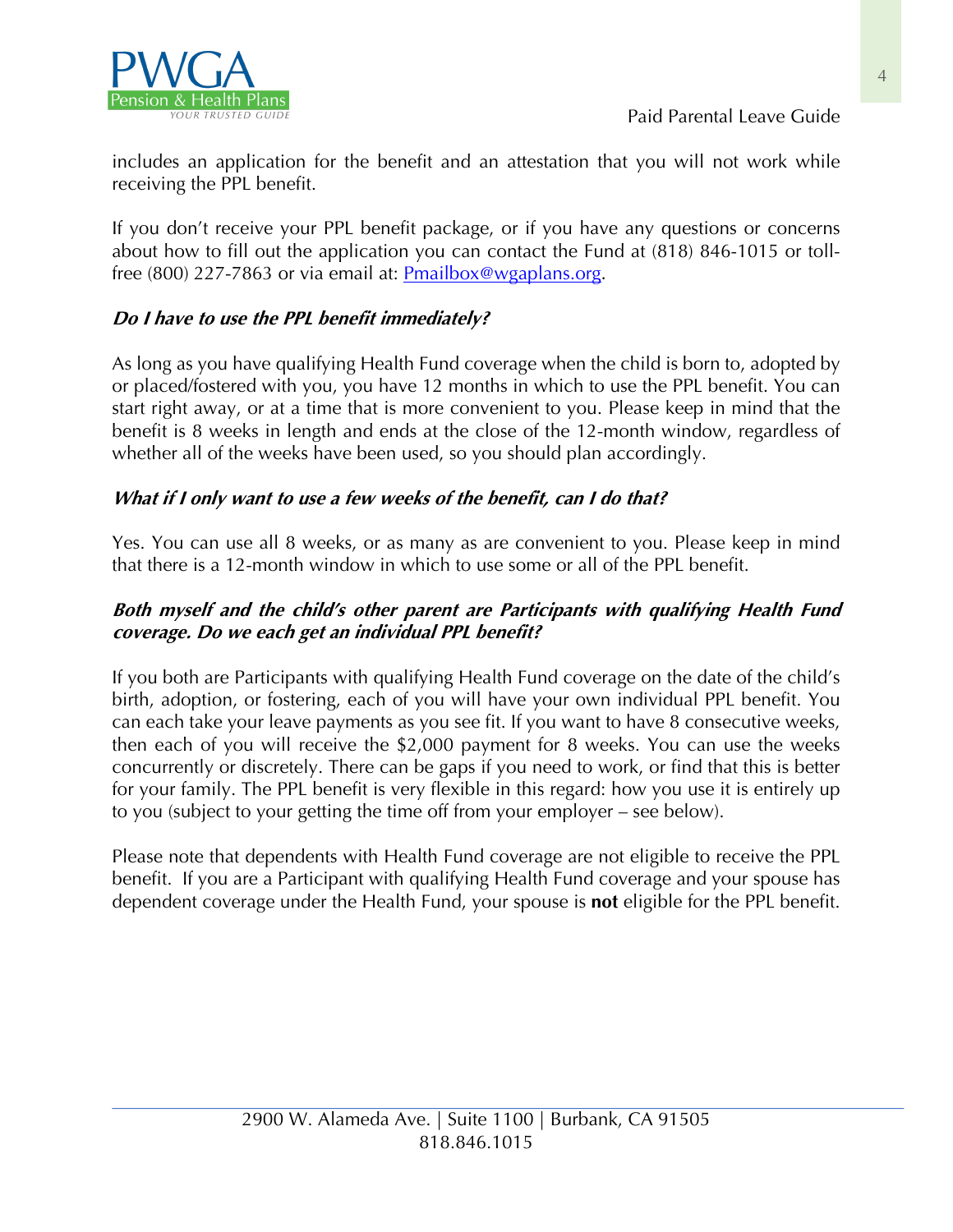

Paid Parental Leave Guide

## **If I want to take the PPL benefit for a few weeks then go back to work and then take more weeks when my assignment is done can I do that?**

You can use your 8 weeks of benefits in any order that best suits you. There are four caveats to keep in mind: 1) The PPL benefit begins with the birth, adoption or foster placement of a child. From that date, you have a 12-month window in which to use some or all of your PPL benefit, 2) If you do not use all your benefit within the 12-month period, you cannot reclaim the unused weeks at a later date, 3) Each time you seek to renew your PPL benefit payments during the 12-month window, you will have to fill out a new PPL benefit application and attestation form, and 4) The amount of time you can take for parental leave is between you and your employer (see below).

### **What if I get a residual or production payment or some other non-work payment while taking the PPL benefit?**

As long as you are not working and the payment is not for the period for which you are taking leave, you may receive your PPL benefit. A residual, production bonus, or other similar payment will not interfere with this. If you're not sure about a situation, or have any questions, please feel free to contact the Fund at (818) 846-1015 or toll-free (800) 227-7863 or via email at: **Pmailbox@wgaplans.org.** 

### **Is the PPL benefit taxable?**

The PPL benefit is taxable. You will need to fill out a withholding form when you apply for the benefit. You will receive a W-2 and or all monies you receive and will have to fill out a W-4 form (or W-8BEN, if applicable).

## **What if I have a second child during the PPL benefit period, do I get a second PPL benefit?**

There is only one PPL benefit available in any 12-month window. If a Participant has qualifying Health Fund coverage at the time of the second child's birth, adoption, or fostering during the first PPL benefit period, the Participant is eligible to apply for the second PPL benefit **after** the first PPL benefit period expires. The Participant will have 12 months from the date of the second child's birth, adoption, or fostering to utilize the second PPL benefit – regardless of when the Participant is eligible to apply for the second PPL benefit.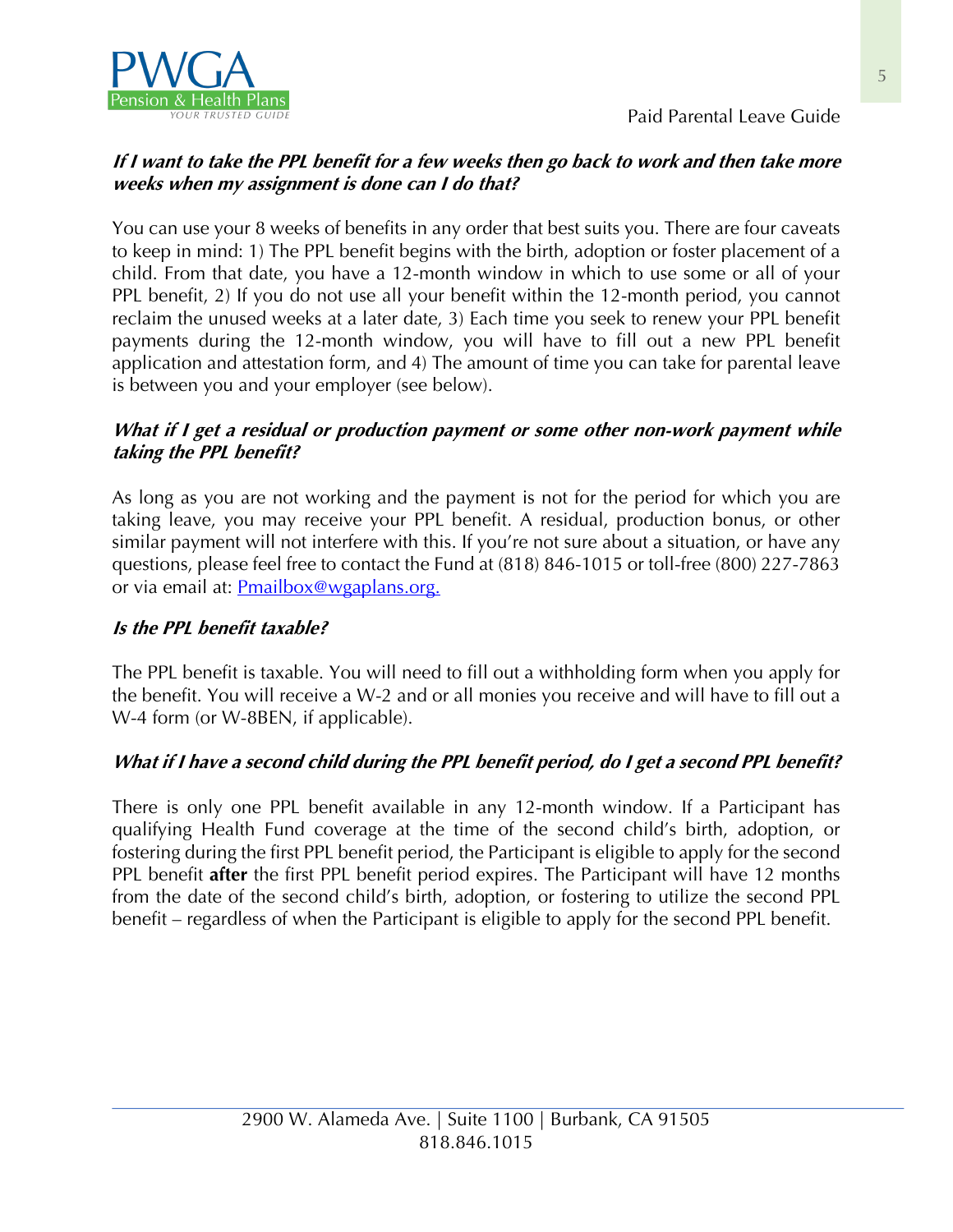

Paid Parental Leave Guide

## **Does this new rule require my employer to give me time off if I have a child?**

The Plan's PPL benefit provides a benefit that is available to you when you receive time off from your employer. However, it does not govern when you are entitled to that time off.

##

We hope this guide provides you the information you need about the Paid Parental Leave benefit. If you have any questions or concerns, please feel free to contact the Fund at (818) 846-1015 or toll-free (800) 227-7863 or via email at: **Pmailbox@wgaplans.org** and we will be happy to assist you.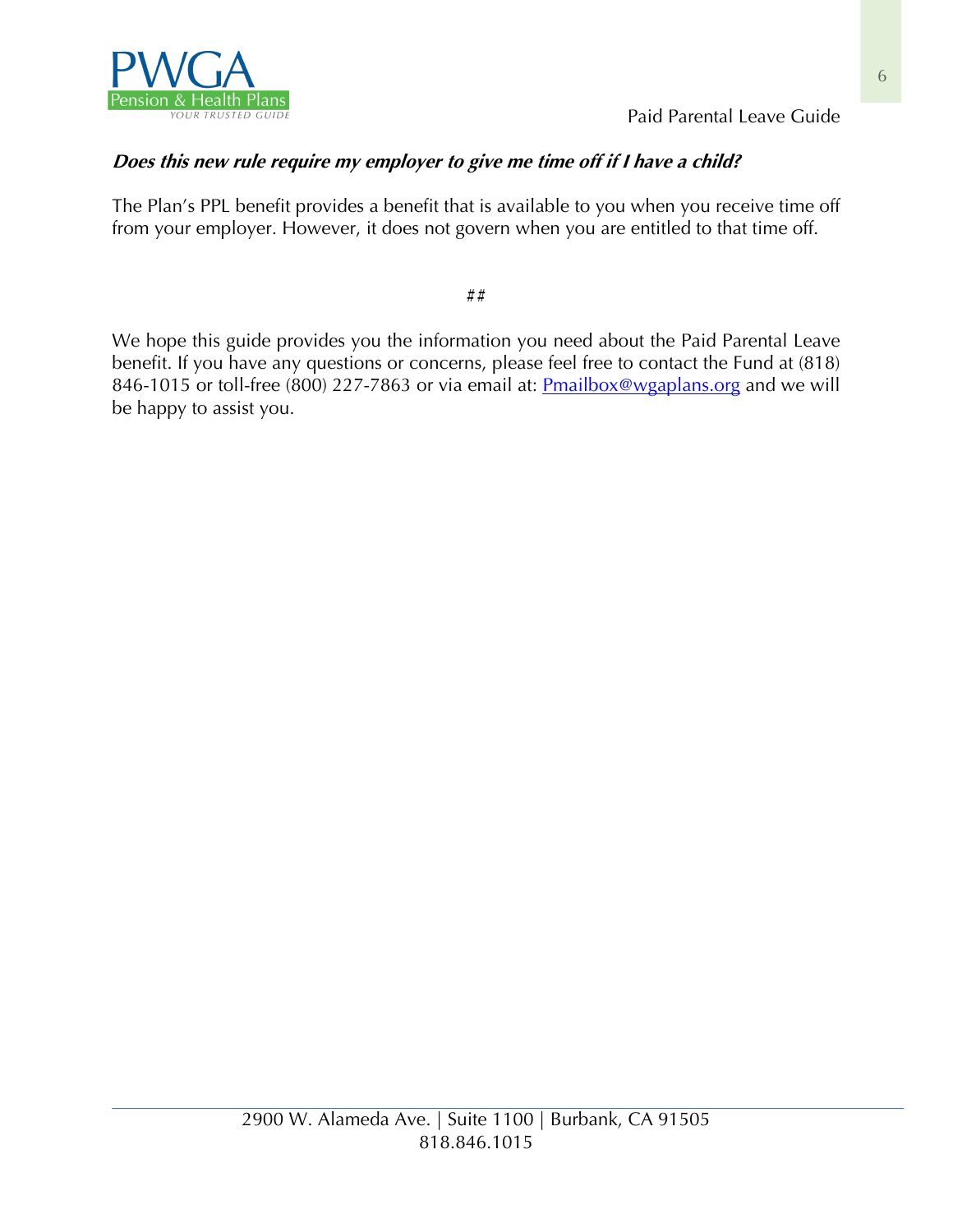

# Paid Parental Leave Benefit Application

February 15, 2022

- Please complete both the application form and the attestation form
- Once completed, the forms may be returned to the Eligibility Department by mail or electronically
- If you have any questions or concerns, please feel free to contact the Eligibility Department (818) 846-1015 and then select Option #1, and then Option #2 or call toll-free (800) 227-7863 or via email at: emailbox@wgaplans.org

Dear Participant:

## **WRITERS' GUILD-INDUSTRY HEALTH FUND APPLICATION FOR PAID PARENTAL LEAVE BENEFIT**

You must complete Part I and Part II of this form.

Please return the completed form, along with all supporting documentation, including W-4 (or W-8BEN if applicable), to the Eligibility Department by email at emailbox@wgaplans.org or by sending the completed forms to the Fund Office, attn: Eligibility Department.

If you have any questions or concerns, please feel free to contact the Eligibility Department (818) 846-1015 and then select Option #1, and then Option #2 or call toll-free (800) 227-7863 or via email at: emailbox@wgaplans.org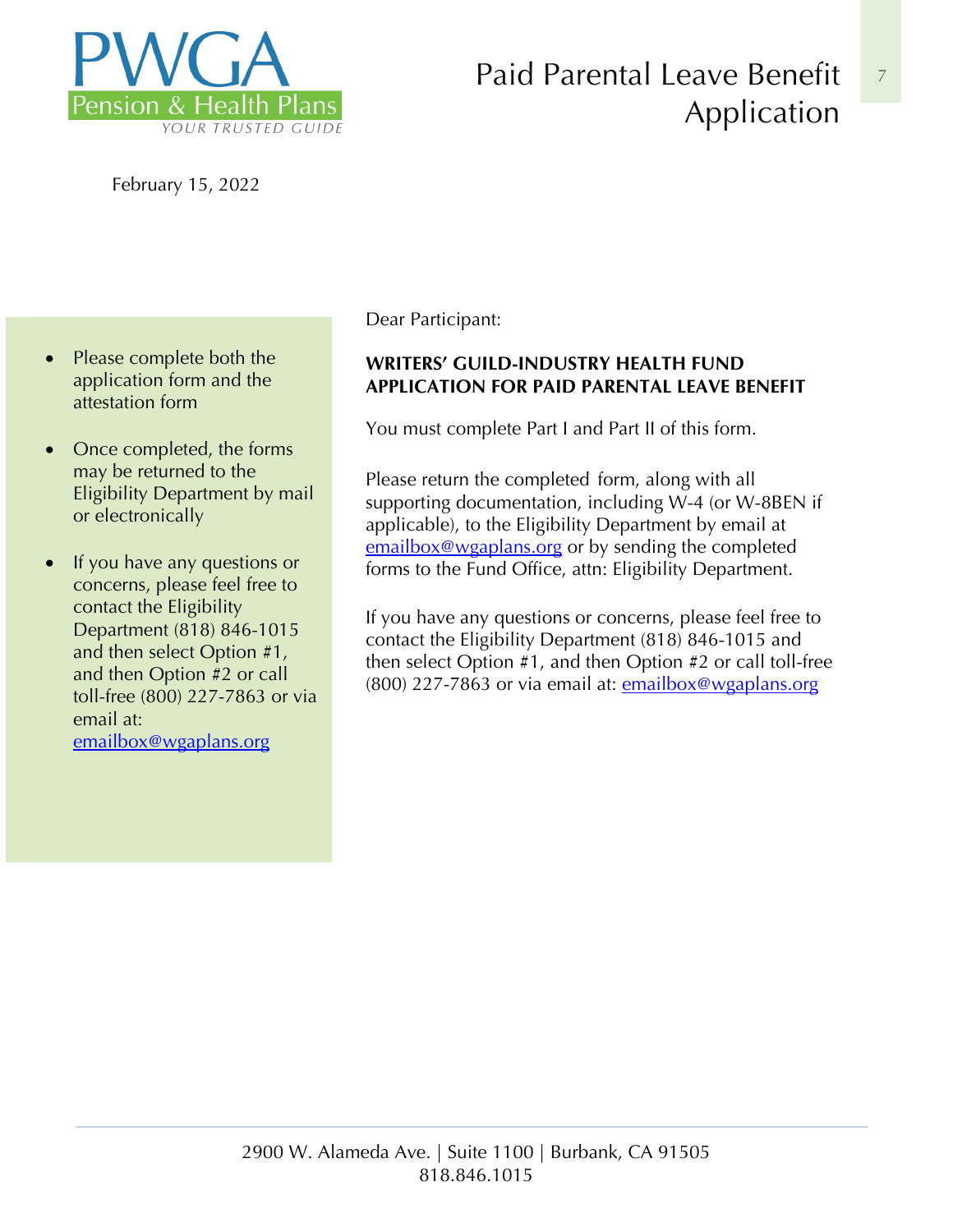

# **PART I – PAYMENT REQUEST**

\_\_\_\_\_\_\_\_\_\_\_\_\_\_\_\_\_\_\_\_\_\_\_\_\_\_\_\_\_\_\_\_\_\_\_\_\_\_\_\_\_\_\_\_\_\_\_\_\_\_\_\_\_\_\_\_\_\_\_\_\_\_\_\_\_\_\_\_\_\_\_\_\_\_\_\_

\_\_\_\_\_\_\_\_\_\_\_\_\_\_\_\_\_\_\_\_\_\_\_\_\_\_\_\_\_\_\_\_\_\_\_\_\_\_\_\_\_\_\_\_\_\_\_\_\_\_\_\_\_\_\_\_\_\_\_\_\_\_\_\_\_\_\_\_\_\_\_\_\_\_\_\_

\_\_\_\_\_\_\_\_\_\_\_\_\_\_\_\_\_\_\_\_\_\_\_\_\_\_\_\_\_\_\_\_\_\_\_\_\_\_\_\_\_\_\_\_\_\_\_\_\_\_\_\_\_\_\_\_\_\_\_\_\_\_\_\_\_\_\_\_\_\_\_\_\_\_\_\_

To be completed by Participant (each question must be fully answered)

Name

Address (with apartment or unit number if relevant)

City, State, and Zip Code

#### **Federal Income Tax:**

If we do not receive the Participant's completed election form, we will automatically begin to withhold Federal Income Tax from the Participant's benefit checks. As required by the law, we will determine the amount of the withholding based upon IRS tables for income tax withholding, and assume that the Participant is married and entitled to 3 exemptions. If the Participant wants us to withhold a different amount, the Participant must provide us with a completed IRS withholding certificate (IRS Form W-4P). If the Participant is a foreign-person, then the Participant must complete the IRS Form W-8BEN. If the Participant is a foreign-person and does not provide the Plan with the Participant's desired tax withholding, we will withhold at a rate of 30%.

**CITIZENSHIP (THE PLAN IS REQUESTING THIS INFORMATION FOR PROPER TAX WITHHOLDING ONLY AND NOT FOR ANY OTHER PURPOSE)** 

**Q U.S. CITIZEN OR RESIDENT ALIEN** 

**Q NON-U.S. CITIZEN, NON-RESIDENT ALIEN NOR OTHER U.S. PERSON** 

**COUNTRY OF CITIZENSHIP (NON-U.S.)**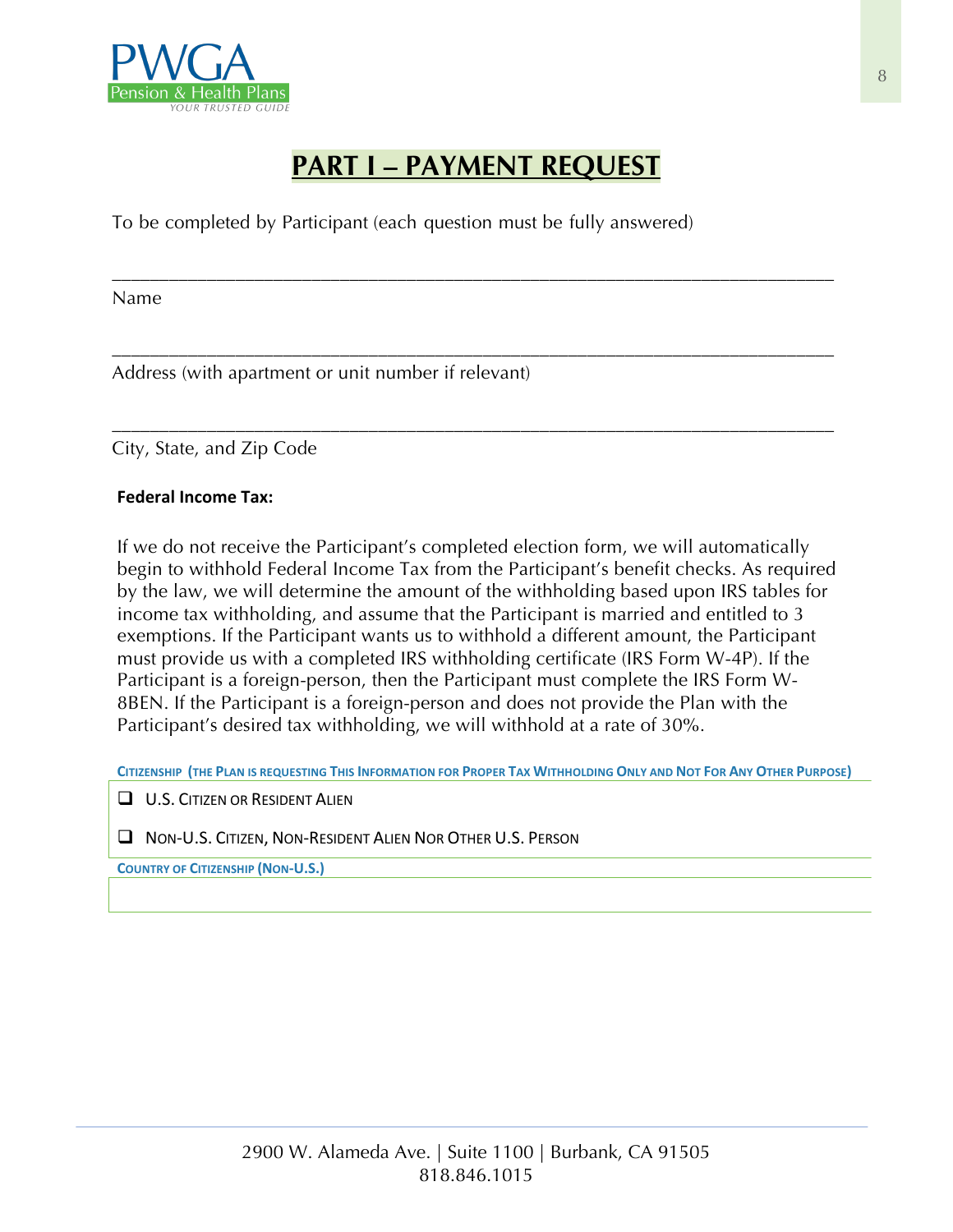

Current (or most recent) employer

Type of work being performed (feature, MOW, etc.)

\_\_\_\_\_\_\_\_\_\_\_\_\_\_\_\_\_\_\_\_\_\_\_\_\_\_\_\_\_\_\_\_\_\_\_\_\_\_\_\_\_\_

\_\_\_\_\_\_\_\_\_\_\_\_\_\_\_\_\_\_\_\_\_\_\_\_\_\_\_\_\_\_\_\_\_\_\_\_\_\_\_\_\_

\_\_\_\_\_\_\_\_\_\_\_\_\_\_\_\_\_\_\_\_\_\_\_\_\_\_\_\_\_\_\_\_\_\_\_\_\_\_\_\_\_\_

\_\_\_\_\_\_\_\_\_\_\_\_\_\_\_\_\_\_\_\_\_\_\_\_\_\_\_\_\_\_\_\_\_\_\_\_\_\_\_\_\_\_

\_\_\_\_\_\_\_\_\_\_\_\_\_\_\_\_\_\_\_\_\_\_\_\_\_\_\_\_\_\_\_\_\_\_\_\_\_\_\_\_\_\_

Start date (current employment)

Stop date (if applicable)

Current (or most recent) employer

Type of work being performed (feature, MOW, etc.)

\_\_\_\_\_\_\_\_\_\_\_\_\_\_\_\_\_\_\_\_\_\_\_\_\_\_\_\_\_\_\_\_\_\_\_\_\_\_\_\_\_

\_\_\_\_\_\_\_\_\_\_\_\_\_\_\_\_\_\_\_\_\_\_\_\_\_\_\_\_\_\_\_\_\_\_\_\_\_\_\_\_\_

\_\_\_\_\_\_\_\_\_\_\_\_\_\_\_\_\_\_\_\_\_\_\_\_\_\_\_\_\_\_\_\_\_\_\_\_\_\_\_\_\_\_

\_\_\_\_\_\_\_\_\_\_\_\_\_\_\_\_\_\_\_\_\_\_\_\_\_\_\_\_\_\_\_\_\_\_\_\_\_\_\_\_\_\_

Start date (current employment)

Stop date (if applicable)

I newly acquired a child on:

Date of birth/adoption/placement

If you have not done so previously, please submit the following items to the Fund Office along with this application:

- Birth certificate
- Adoption order
- Other verifying paperwork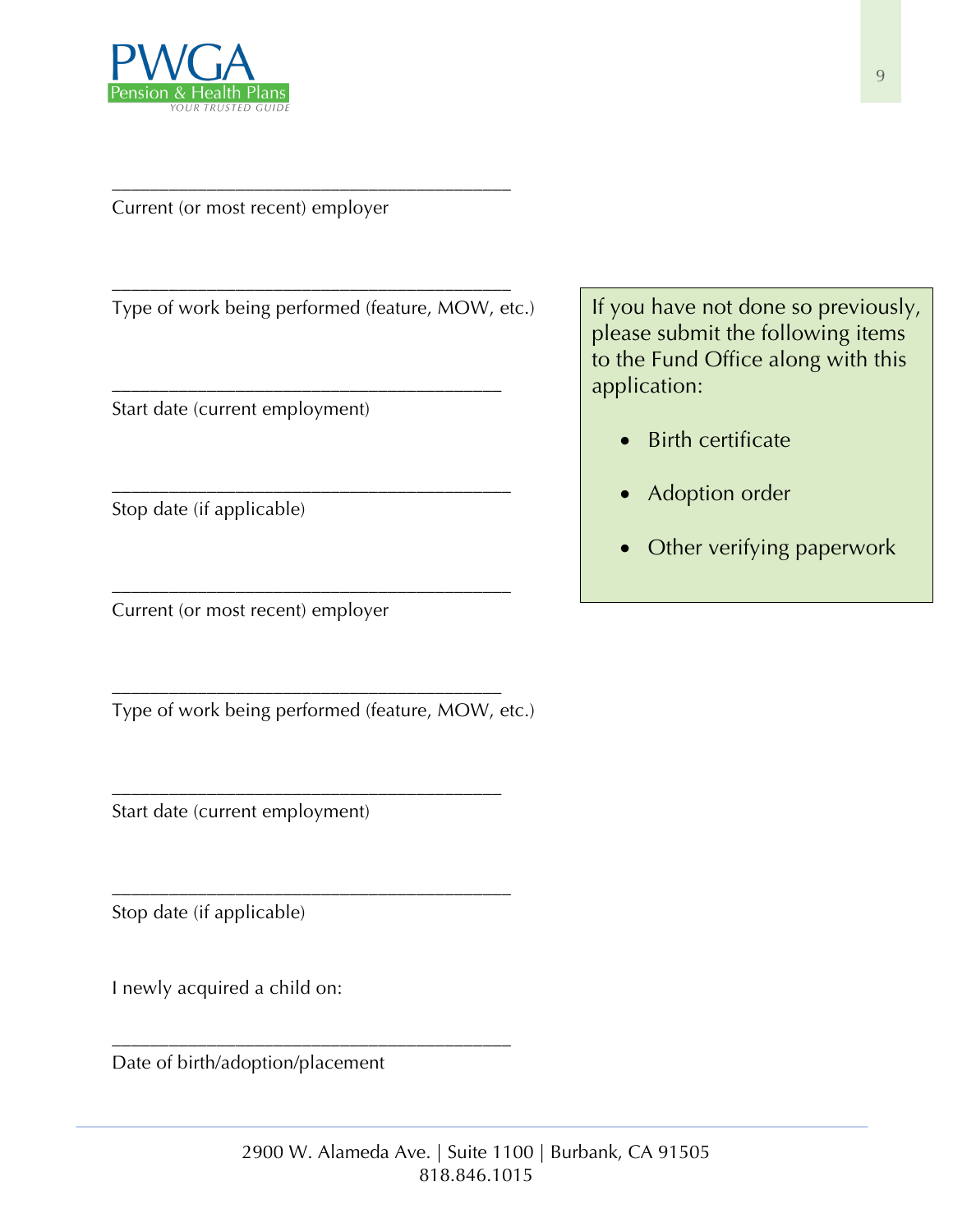

I am requesting Paid Parental Leave for the following weeks listed below.

Please note that while you need not take all 8 weeks at once, the benefit request must be a minimum of one week (5 consecutive days).

|        | <b>Benefit Begin Date</b> | <b>Benefit End Date</b> |
|--------|---------------------------|-------------------------|
| WEEK 1 |                           |                         |
| WEEK 2 |                           |                         |
| WEEK 3 |                           |                         |
| WEEK 4 |                           |                         |
| WEEK 5 |                           |                         |
| WEEK 6 |                           |                         |
| WEEK 7 |                           |                         |
| WEEK 8 |                           |                         |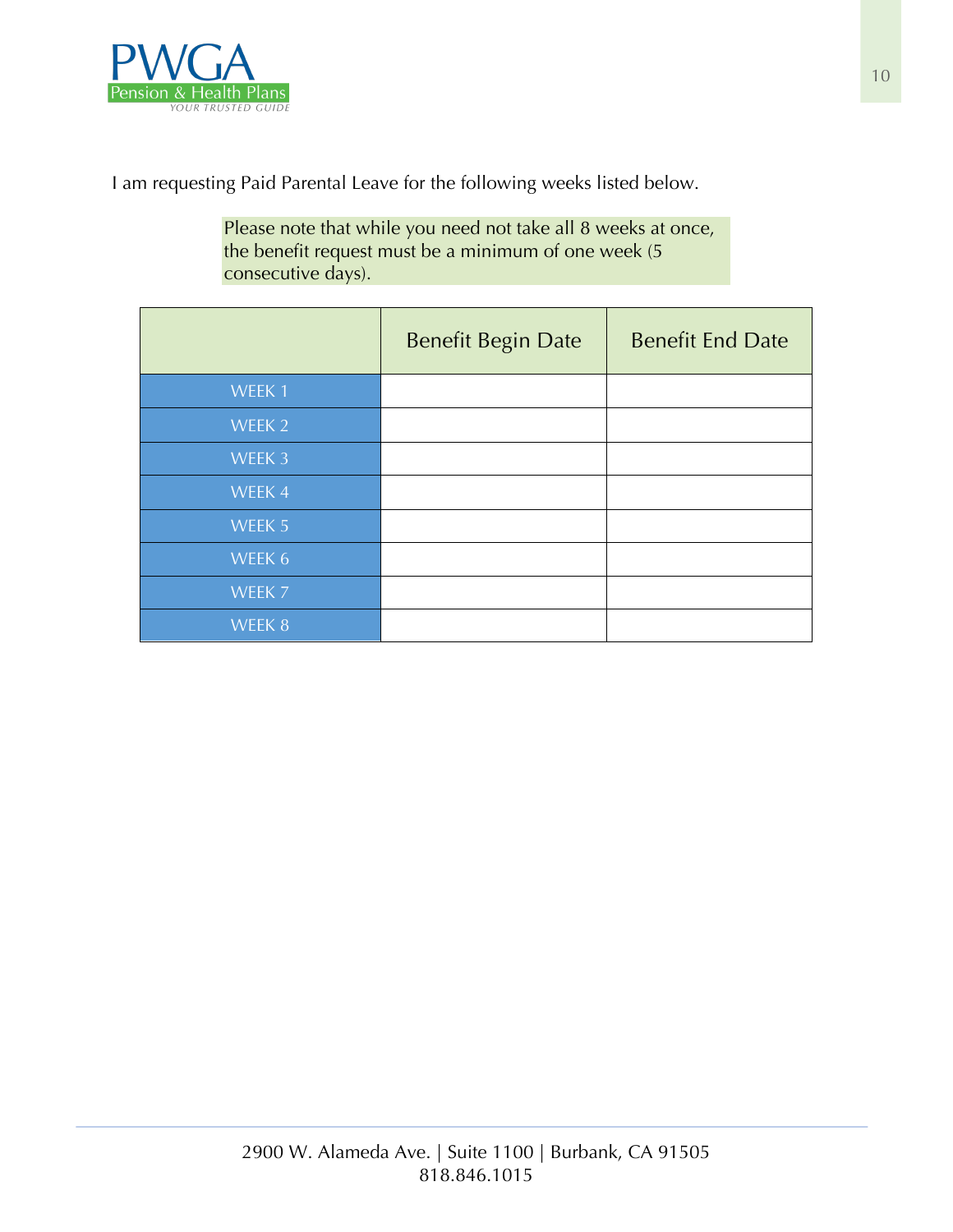

# **PART II - ATTESTATION**

# Writers' Guild-Industry Health Fund Paid Parental Leave Benefit Attestation

The Writers' Guild-Industry Health Fund has established a weekly Paid Parental Leave (PPL) benefit. The sole purpose of this benefit is to provide income replacement while a Participant takes unpaid time off from work to bond with a new child. The benefit is paid to eligible Participants weekly for up to 8 weeks in the 12-month period after a new child is acquired, but the weeks need not be taken concurrently.

For any work week for which I receive the Writers' Guild-Industry Health Fund Paid Parental Leave benefit, I attest that all of the following will remain true for the entire work week:

- (1) I am one of my newly-acquired child's (or children's) caregivers, I will be actively engaged in bonding with and caring for my newly-acquired child (or children), and not more than twelve (12) months have passed since the birth, adoption, placement for adoption or fostership of my newly-acquired child (or children).
- (2) I will not perform work for **any employer** for any portion of that work week (including both employers who are obligated to contribute to the Writers' Guild-Industry Health Fund and employers who are not).
- (3) I will not be paid by **any employer** for any portion of that work week (including both employers who are obligated to contribute to the Writers' Guild-Industry Health Fund and employers who are not).

I understand that I must inform the Writers' Guild-Industry Health Fund if I return to work during, or am paid for, a week in which I have received or had applied to receive the Paid Parental Leave benefit. I understand that if I return to work during, or am paid for, a week in which I received the Paid Parental Leave benefit, I will be required to return or repay the Paid Parental Leave benefit I received.

The Writers' Guild-Industry Health Fund Paid Parental Leave Plan ("Paid Parental Leave Plan") is an income replacement benefit. Per California Unemployment Insurance Code 2656, your wages (including certain paid benefits) when added to your weekly California Paid Family Leave and California Disability Insurance cannot exceed 100 percent of your gross normal weekly salary immediately prior to the commencement of your disability or period of family care leave. New York state and other states with state-mandated family leave may have similar laws. By signing this form, you attest that your weekly benefit from the Paid Parental Leave Plan when added to your weekly state-mandated family leave or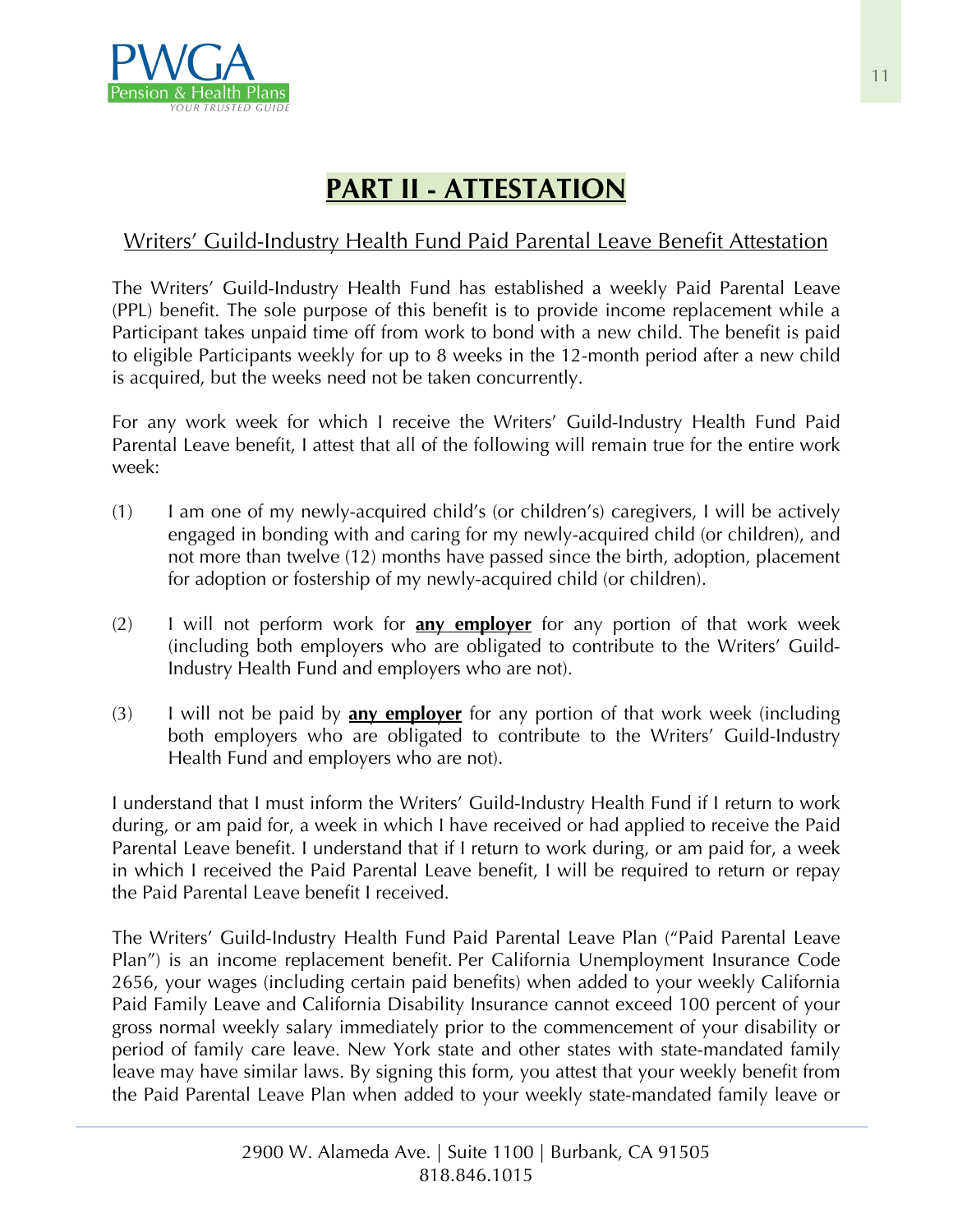

disability benefits does not exceed 100 percent of your gross normal weekly salary. If your weekly Paid Parental Plan Leave benefit when added to your weekly state-mandated family leave or disability benefits will exceed 100 percent of your gross normal weekly salary, please notify the PWGA fund office so that the PWGA fund office can make necessary adjustments to your benefit.

I have enclosed my completed W-4 tax form (or W-8BEN, if applicable). I understand that this is a taxable benefit for which I will receive a W-2 tax form.

I understand that if I make a false statement on this attestation form, I will be required to return any Paid Parental Leave benefit payments I have received and I may be disqualified from receiving future Paid Parental Leave benefits.

Date:  $\_\_$ 

Signature: \_\_\_\_\_\_\_\_\_\_\_\_\_\_\_\_\_\_\_\_\_\_\_\_\_\_\_\_\_\_\_

Name:

If you have any questions or concerns, please feel free to contact the Eligibility Department (818) 846-1015 and then select Option #1, and then Option #2 or call tollfree (800) 227-7863 or via email at: Emailbox@wgaplans.org

Yours truly,

Writers' Guild-Industry Health Fund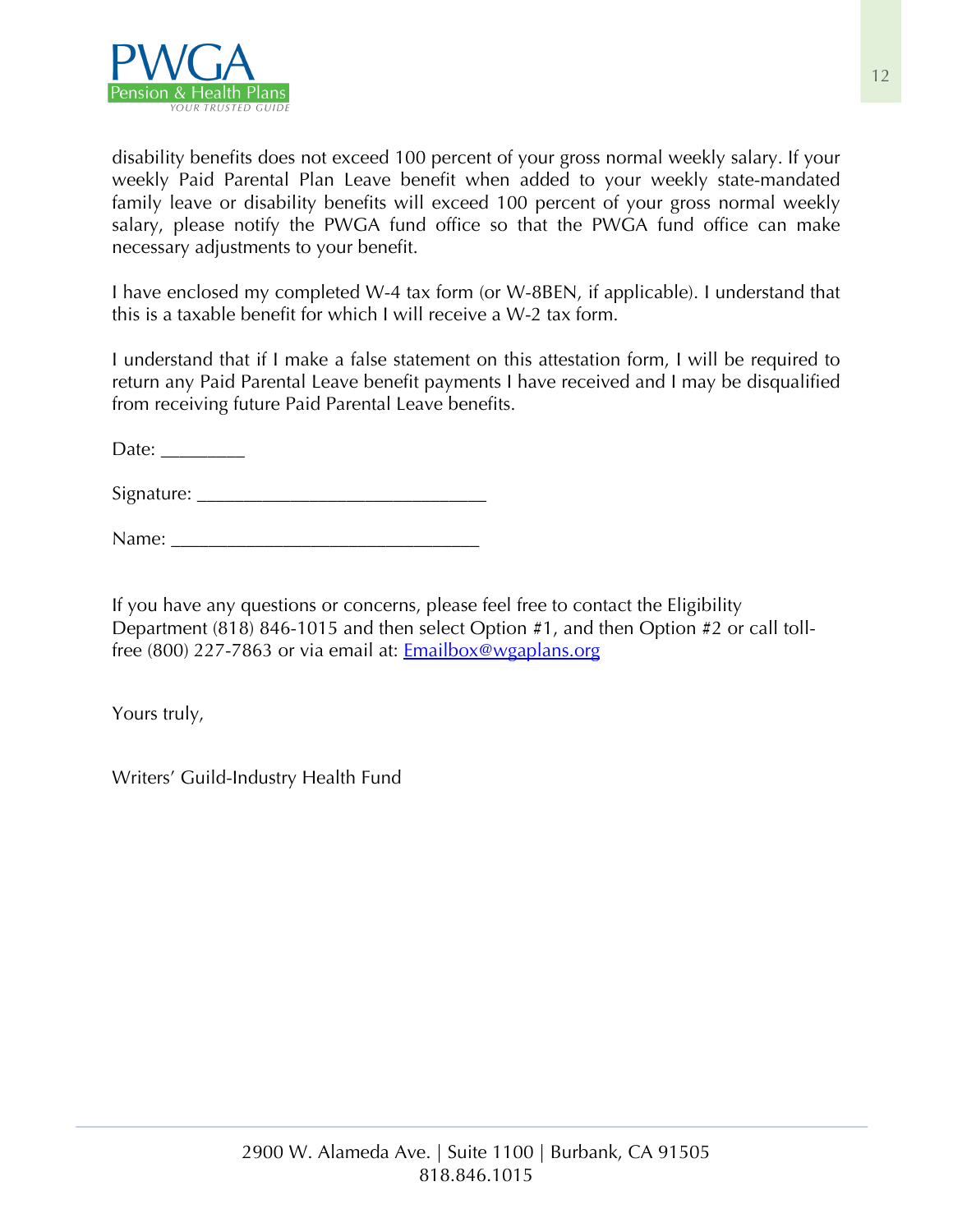

If you live in the U.S., you will need to submit a W-4 form. To obtain the latest version, click **[HERE](https://www.wgaplans.org/pension/forms/IRS_W-4.pdf)** and fill it out completely. Make sure you remember to sign it.

If you live outside the U.S., please fill out the W-8 BEN. To obtain the latest version, click **[HERE](https://www.wgaplans.org/pension/forms/IRS_W-8BEN.pdf)**. As with the W-4 form, please remember to sign once you have filled out the form.